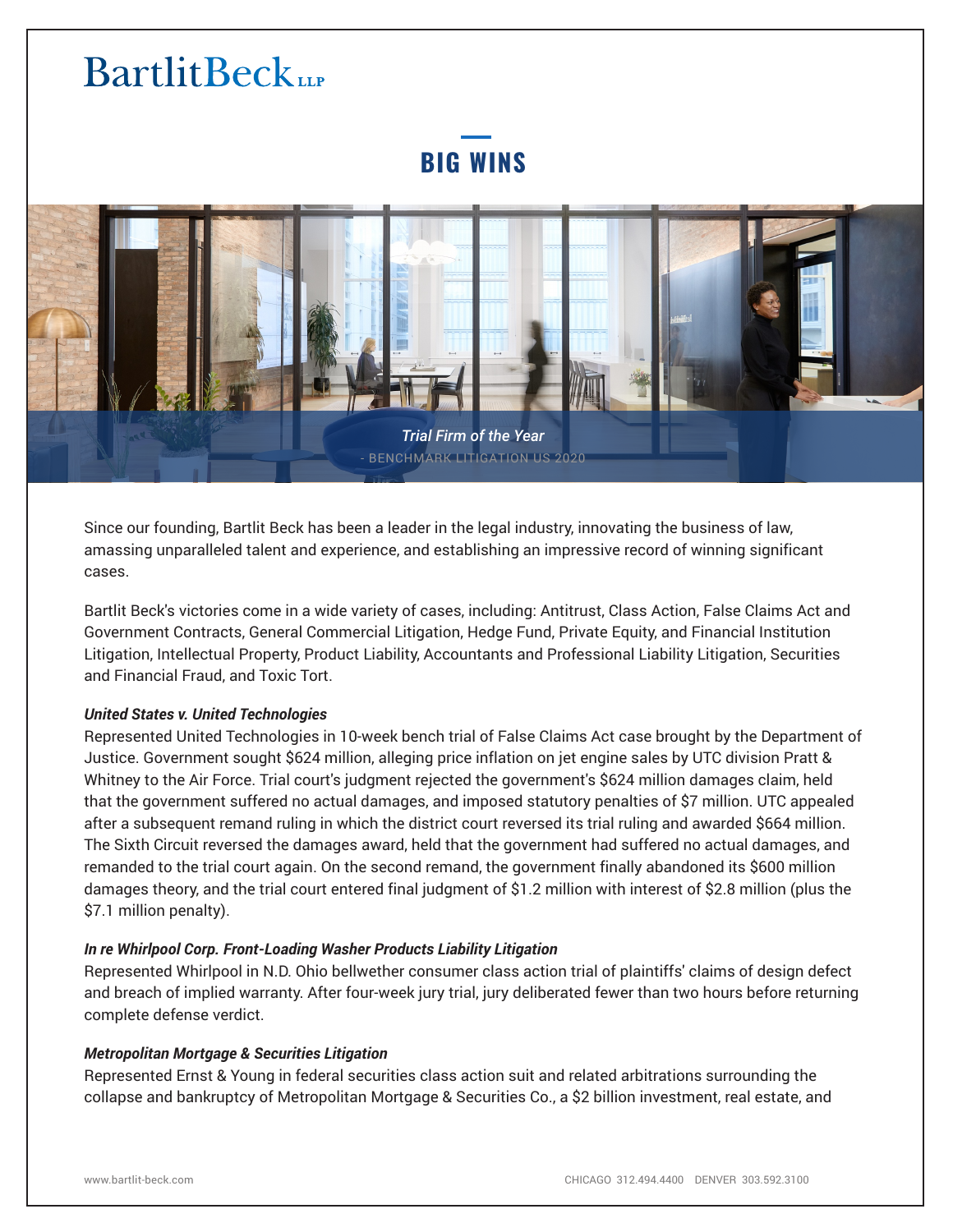BIG WINS

insurance conglomerate. Plaintiffs alleged accountants' negligence relating to audit work. Won back-to-back complete defense verdicts in separate trials involving claims for hundreds of millions in investment losses brought by Metropolitan's insurance subsidiary and the bankrupt estate. Class action case settled favorably shortly before trial.

## *Vioxx® Litigation*

Represented Merck in product liability suits alleging that Merck's drug Vioxx® caused heart attacks and strokes. Merck lost its first handful of jury trials awarding hundreds of millions of dollars. In the federal MDL in New Orleans, Merck was facing five bellwether jury trials in less than twelve months. Merck retained us to try the federal cases. We tried all five cases, winning outright defense verdicts in four of five trials. These results were widely credited with making possible the eventual settlement of tens of thousands of claims.

# *TicoFrut v. DuPont*

Represented DuPont in Miami state jury trial of product liability claims involving the fungicide Benlate®. TicoFrut, the main citrus grower and processor in Costa Rica, sued DuPont claiming that Benlate® hurt the production of orange trees in Costa Rica. TicoFrut sought \$172 million compensatory damages and an undisclosed amount of punitive damages. After six-week trial, jury deliberated five hours before returning a verdict for DuPont.

# *U.S. Airways v. Sabre*

Represented Sabre in antitrust action in S.D.N.Y. relating to contract between U.S. Airways and Sabre concerning Sabre's Global Distribution System. Won motions to dismiss monopolization and declaratory judgment claims. Won summary judgment on claim for injunctive relief, and on damages representing a reduction of over 75% of plaintiff's damages claim. Won \$6 million costs/attorneys' fees award. Two-month jury trial resulting in defense verdict on one claim and damages of 1% of what plaintiff had sought on second claim. Also won denial of declaratory and injunctive relief. The Second Circuit subsequently vacated the jury's liability finding and remanded the case for a new trial.

# *Rolls-Royce PLC v. United Technologies*

Represented United Technologies and its Pratt & Whitney division in a multi-billion-dollar patent case that Rolls-Royce brought in E.D. Virginia. Rolls-Royce sought almost \$4 billion (before trebling) in damages and an injunction preventing further sales of the accused engines. Court struck Rolls-Royce's damages theory and also granted summary judgment in United Technologies' favor finding that United Technologies' engine did not infringe the Rolls-Royce patent.

## *Pelvic Mesh Product Liability Litigation*

Represent Ethicon/Johnson & Johnson in defense of lawsuits alleging personal injuries caused by pelvic mesh medical devices. Designated trial counsel in a number of matters set for trial, both in state court and in federal cases remanded by the MDL court for trials around the country. In this capacity, lead trial counsel and secured a complete defense verdict after a three-week jury trial in the Philadelphia Court of Common Pleas.

## *Hewlett-Packard v. Oracle*

Represented Hewlett-Packard in litigation related to Oracle's decision to no longer develop new Oracle software products for HP's Itanium processor-based line of mission critical servers. The first phase, a bench trial in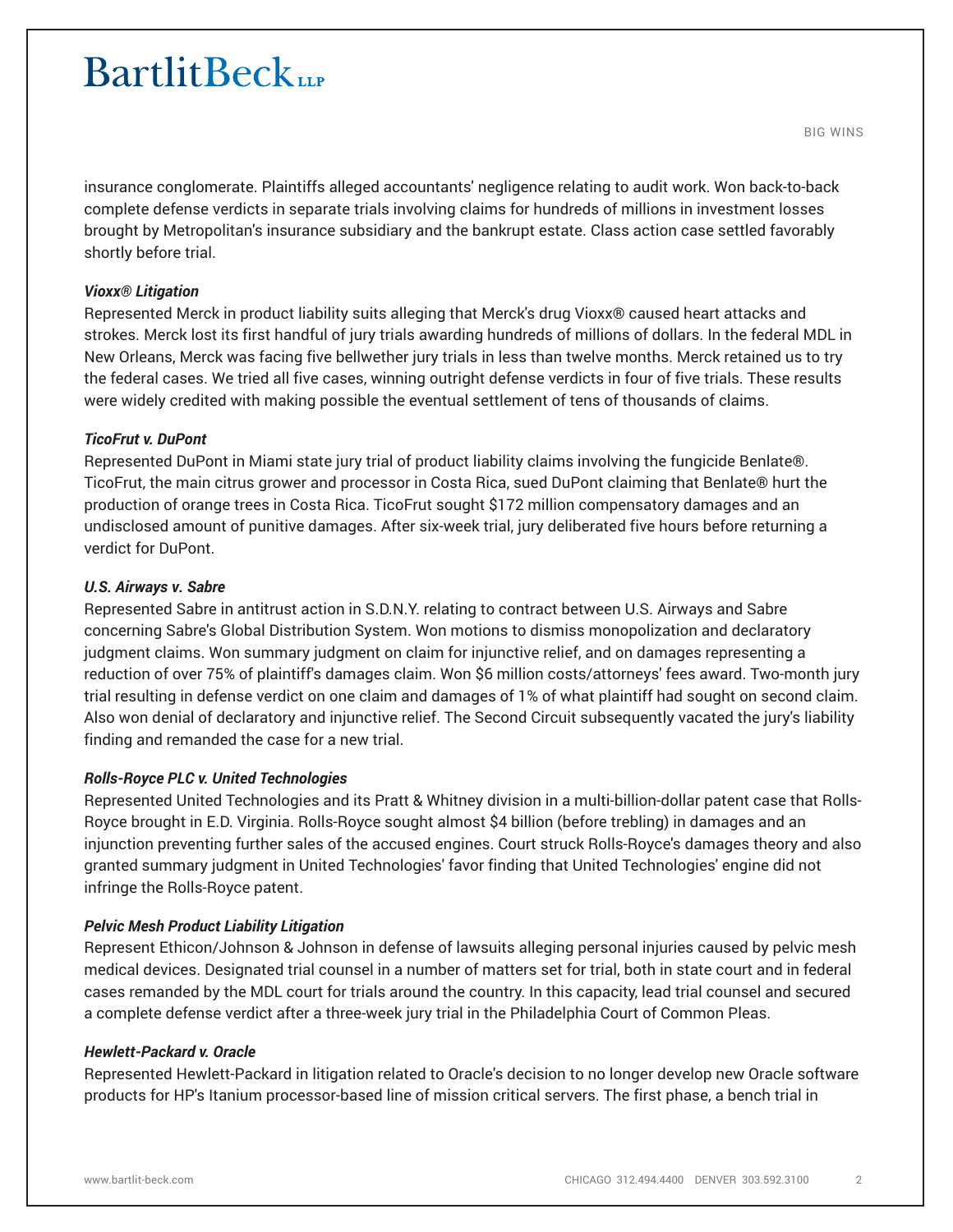BIG WINS

Superior Court for Santa Clara County, California, resulted in a declaratory judgment in favor of HP and against Oracle on all matters before the court, and established a contractual obligation to continue developing software products for the Itanium line of servers. In the second phase the jury returned a \$3 billion verdict in favor of HP and rejected Oracle's counterclaims.

## *Baycol® Litigation*

Represented Bayer in product liability suits alleging that Bayer's drug Baycol® caused a rare muscle disorder. Bayer faced tens of thousands of claims in a federal MDL and in individual state cases. Won a critical defense verdict in the first bellwether case where plaintiff sought \$560 million.

## *Gadeco v. Grynberg*

Represented shareholders and board members of privately held oil and gas companies in jury trial in district court in Arapahoe County, Colorado involving claims for breach of contract and breach of fiduciary duty brought by the founder following his removal as President and Chairman. Plaintiff sought injunctive relief and \$800 million in damages. After two-week jury trial, won a complete defense verdict for our clients. Then represented defendants in bench trial involving remaining equitable claims for unjust enrichment and quantum meruit. Plaintiff sought \$400 million. Won defense verdict again. Both verdicts were affirmed in their entirety by the Colorado Court of Appeals.

# *Meso Scale Diagnostics v. Roche Diagnostics*

Represented Meso Scale, the maker of medical diagnostic equipment, in a patent infringement case in D. Delaware. After a six-day trial and fewer than two hours of deliberation, jury returned verdict of \$137 million, finding that Roche willfully infringed all of the asserted Meso Scale patents.

# *Sikorsky Aircraft Corporation v. United States*

Represented Sikorsky in two related actions by the Department of Justice in which the government asserted claims of more than \$100 million. Government alleged that Sikorsky overcharged for military aircraft and parts in violation of government contracts and Cost Accounting Standards. Won first trial and affirmed on appeal. In the follow-on related action, won motion for judgment on the pleadings, dismissing government's claims and awarding Sikorsky costs.

## *Trasylol® Litigation*

Represented Bayer in defense of lawsuits claiming personal injuries caused by Trasylol®, a drug used to reduce bleeding during open-heart surgery. The litigation involved an MDL in Florida as well as cases in several state courts. Significant victories in the litigation included: prevailing on a *Daubert* challenge that effectively precluded plaintiffs' regulatory expert from testifying at trial; excluding any evidence regarding plaintiffs' claim that Bayer withheld from the FDA results from a study regarding the safety of Trasylol®; and winning summary judgment in two bellwether cases (one of which plaintiffs hand-picked as one of their top cases) and defending these judgments on appeal to the 11th Circuit.

## *Massachusetts Mutual Life Ins. Co. Residential Mortgage-Backed Securities Litigation*

Represented MassMutual in actions in D. Massachusetts under the Massachusetts Uniform Securities Act, against underwriters Credit Suisse and Goldman Sachs, arising from their sales of residential mortgage-backed securities to MassMutual. Credit Suisse settled after four weeks of trial, taking an additional \$79.5 million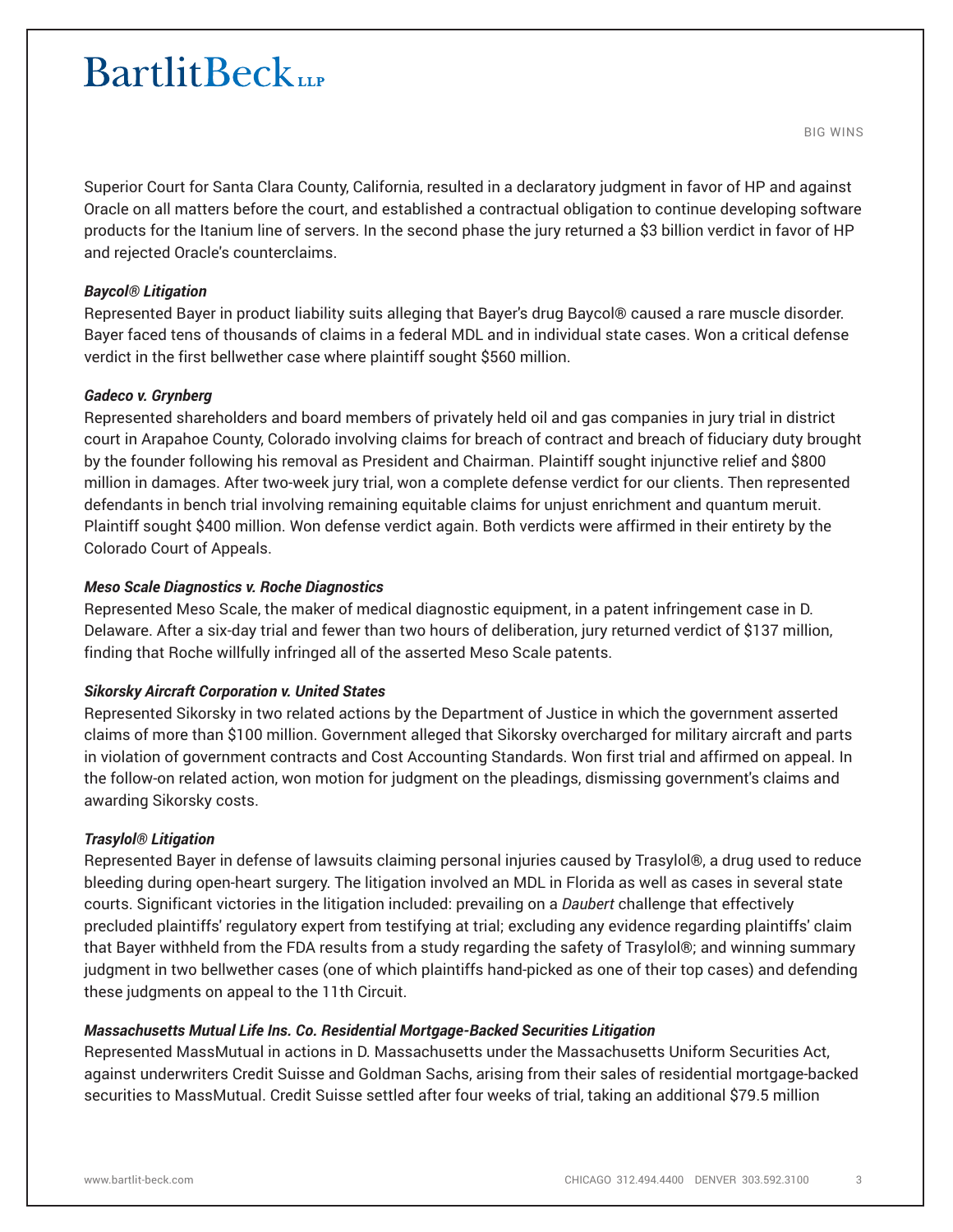charge to earnings because of the settlement payment. Goldman Sachs settled shortly thereafter.

# *In re Teflon® Product Liability Litigation*

Represented DuPont in an MDL in S.D. Iowa comprised of 23 alleged class actions brought on behalf of consumers who claimed to have purchased cookware coated with Teflon® and other non-stick coatings manufactured by DuPont. Class certification denied in all matters. Affirmed on appeal. Cases voluntarily dismissed with prejudice.

## *Ortho Diagnostics, Inc. v. Miles, Inc.*

Represented Miles in a patent action concerning blood testing devices. The four-week S.D.N.Y. jury trial resulted in a verdict in our client's favor, including a judgment of both non-infringement and invalidity for all patents in suit. This case was identified as a *The National Law Journal* Top Defense Verdict.

## *DuPont v. Unifrax*

Represented DuPont in a patent infringement matter in D. Delaware relating to DuPont's patent covering thermal acoustic blankets for use in commercial aircraft. Won jury verdict of validity and infringement. Won damages and a permanent injunction preventing Unifrax from selling its infringing product. Affirmed on appeal.

## *Gillette v. ShaveLogic*

Represented ShaveLogic and individually-named defendants in Massachusetts state court, who were accused of misappropriating trade secrets and confidential information from Gillette. ShaveLogic counterclaimed for tortious interference. Won summary judgment, dismissing all Gillette's claims with prejudice. Won denial of Gillette's motion for summary judgment on ShaveLogic's counterclaims. Case settled thereafter.

## *Foreign Trade Corp. v. Otter Products*

Represented OtterBox in D. Colorado cases brought by former distributors alleging antitrust, trade secret misappropriation, and Lanham Act violations. Plaintiffs sought approximately \$100 million in damages. Won motion to dismiss all antitrust claims. Favorable settlement of remaining claims immediately before trial.

## *EEOC v. Texas Roadhouse*

Represented Texas Roadhouse in landmark pattern or practice age discrimination claim brought by EEOC. After three-week jury trial in the D. Massachusetts, case ended in a mistrial because jury was deadlocked after deliberating for one week. Case settled prior to retrial.

## *Confidential Arbitration*

Represented a Fortune 100 client in arbitration of a multi-billion-dollar contract dispute. The confidential, twoweek arbitration hearing in Phoenix included testimony from numerous senior executives and expert witnesses. Panel rendered complete victory for our client.

## *Milo & Gabby v. Amazon.com*

Represented Amazon in patent and copyright infringement case in W.D. Washington. Case concerned whether Amazon was liable for infringement when third-party sellers offer and sell infringing products on Amazon.com. Won summary judgment on copyright infringement. Won jury verdict on patent infringement. Affirmed on appeal.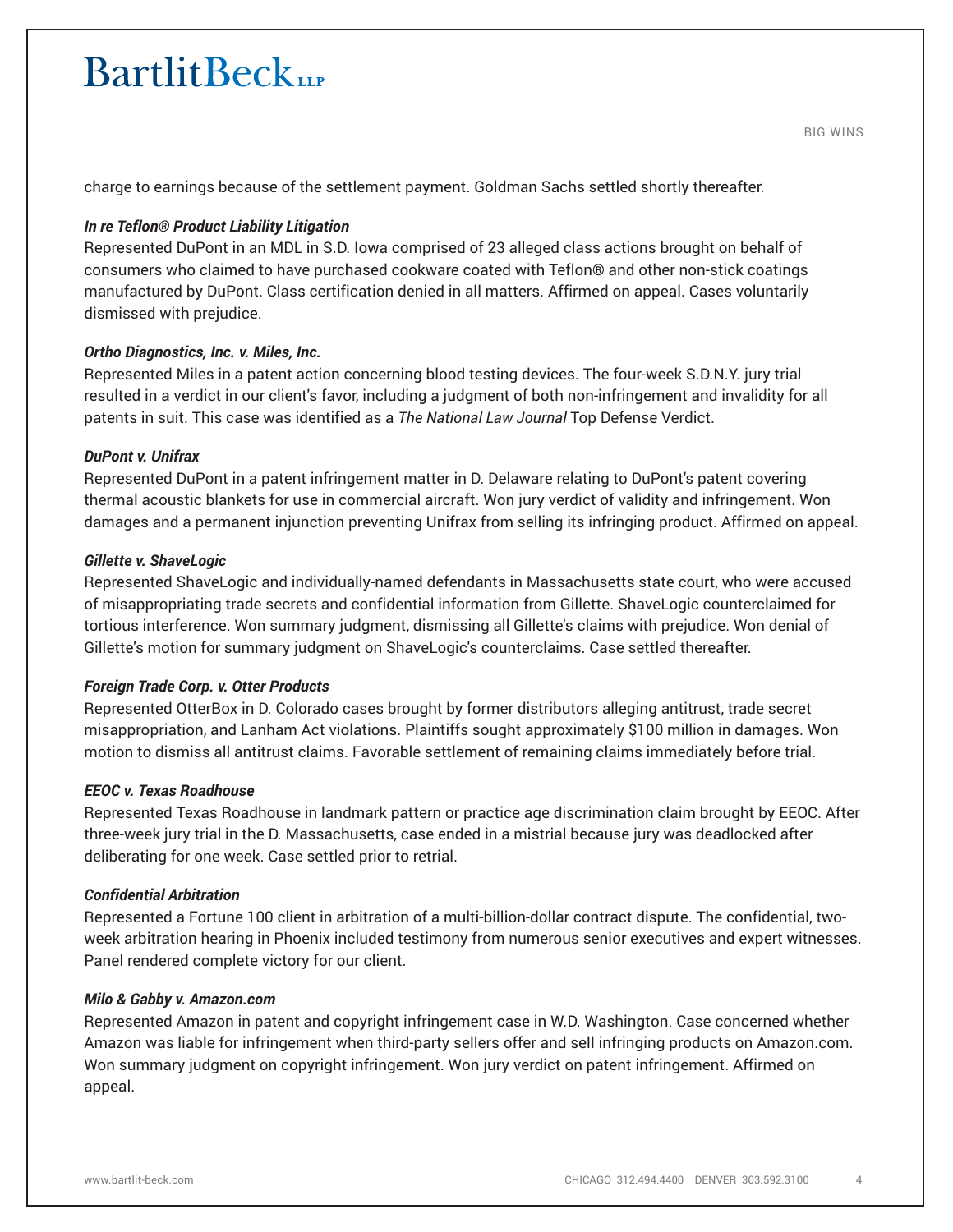### *Gordon, et al. v. Sabre*

Represented Sabre in S.D.N.Y. case brought as putative antitrust class action by purchasers of airline tickets. Plaintiffs claimed Sabre conspired with its competitor "global distribution services" operators, Amadeus and Travelport, to require certain terms in their contracts with airlines, which allegedly caused plaintiffs to overpay for their airline tickets. Won a motion to dismiss 100% of plaintiffs' claimed damages. Defeated class certification. Achieved individual settlements with the handful of former class representatives.

## *Applied Medical Resources Corp. v. United States Surgical*

Represented U.S. Surgical in C.D. California in patent infringement suit. Applied Medical alleged that U.S. Surgical infringed a medical device patent and sought up to \$300 million in damages and an injunction. Won non-infringement jury verdict after five-week trial.

#### *Lexmark v. Static Control*

Represented Static Control in E.D. Kentucky case alleging false advertising under the Lanham Act. District court had held that Static Control lacked standing. Sixth Circuit reversed. Won unanimous favorable decision before the U.S. Supreme Court, which ruled that Static Control adequately pleaded a viable false advertising claim against Lexmark. Supreme Court adopted Static Control's suggested zone-of-interests approach and clarified the law with regard to standing and proximate cause for all federal statutes.

#### *City of Milwaukee v. NL Industries*

Represented NL in Milwaukee circuit court suit seeking a declaration that lead paint throughout Milwaukee was a public nuisance and seeking to hold NL liable for costs of the city's lead poisoning program. Won complete defense verdict for NL.

#### *Honeywell v. Hamilton Sundstrand*

Represented Hamilton Sundstrand in two patent infringement suits in D. Delaware relating to technology used in auxiliary power units ("APUs") used on large commercial airplanes. In the first case, won complete defense judgment and reversal of prior \$46.5 million jury verdict. Affirmed on appeal. In second case, Honeywell claimed \$135 million in damages relating to alleged infringement of APU patents. Won complete defense verdict of non-infringement and invalidity.

#### *Rago, et al. v. Federal Signal*

Represented Federal Signal in five-week jury trial in circuit court in Chicago of product liability claims brought by 27 Chicago firefighters. Plaintiffs alleged that Federal Signal sirens caused permanent hearing loss. Jury verdict for Federal Signal on all claims of all plaintiffs.

### *Bayer v. Schein Pharmaceutical, et al.; Bayer v. Carlsbad Technology*

Defended Bayer's patent on the antibiotic Cipro against attacks by generic pharmaceutical manufacturers. In D. New Jersey, won summary judgment defeating attempt to invalidate the patent for failure to disclose the best mode. Affirmed on appeal. In S.D. California, won bench trial defeating attempt to invalidate the patent on obviousness grounds.

## *State of Rhode Island v. Lead Industries Association*

Represented NL and seven other companies sued by Attorney General of Rhode Island in state court in Rhode Island. AG sought to declare past sale of lead paint a "public nuisance" throughout the State of Rhode Island.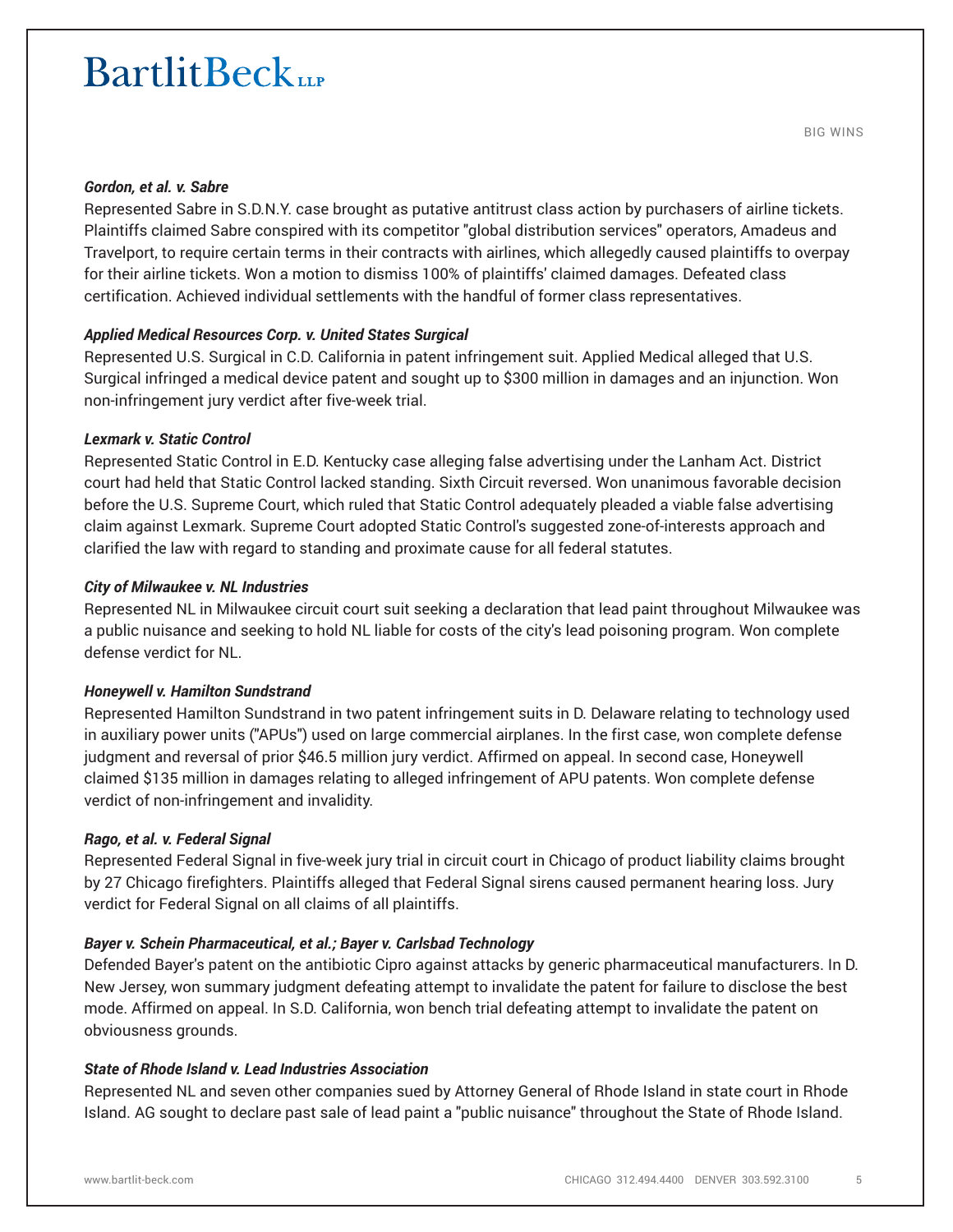Jury voted 4-2 for the defense when it deadlocked after a two-month trial. Retrial resulted initially in a deadlock (4-2 for defense) and ultimately a verdict for the State. Supreme Court of Rhode Island unanimously reversed the trial verdict, requiring complete dismissal of the State's lawsuit.

## *SuperHelechos, et al. v. DuPont*

Represented DuPont in ten-week Miami jury trial of product liability claims involving Benlate fungicide. Plaintiffs, twenty-seven Costa Rican farms, claimed \$396 million in damages. Trial court entered directed verdicts for DuPont on all claims of the largest plaintiffs (constituting 60% of plaintiffs' total claimed damages). Jury awarded other plaintiffs a small fraction of amounts sought. Florida Court of Appeals (1) affirmed directed verdicts for DuPont on claims of the largest plaintiffs, and (2) reversed all jury verdicts for other plaintiffs due to numerous trial court errors.

## *Las Vegas Hepatitis C Litigation*

Represented UnitedHealthcare in litigation in Clark County, Nevada encompassing over forty individual cases, pending before twenty different judges. Plaintiffs were individuals who claimed to have contracted Hepatitis C during endoscopy procedures performed at clinics that were on defendants' networks of approved healthcare providers. Defendants were health plans and other entities affiliated with UnitedHealthcare. Tried one case (*Martin v. PacifiCare of Nevada, et al.*), resulting in a favorable jury verdict and subsequent settlement of half of the pending cases. Began trying a second case (*Paul v. Health Plan of Nevada, et al.*), which settled one month into trial, along with the other remaining cases.

# *State Compensation Insurance Fund v. Khan et al.*

Represented defendants in C.D. California RICO action seeking over \$100 million in damages arising out of alleged medical billing fraud. Won summary judgment.

## *RealNetworks Inc. v. Microsoft*

Represented RealNetworks in antitrust suit in N.D. California concerning digital media and operating system markets. Resulted in \$761 million settlement for RealNetworks.

# *Treasurer of the State of Conn. v. Forstmann Little, et al.*

Represented Forstmann Little in litigation brought by the State of Connecticut, alleging breach of fiduciary duty, breach of contract, and violations of securities laws. Connecticut sought approximately \$1 billion in damages. After five-week trial in the Superior Court in Connecticut, the jury rendered a complete defense verdict.

## *Naftali, et al. v. DuPont*

Represented DuPont in New Jersey state court lawsuit brought by 1,600 plaintiffs alleging community-wide environmental contamination by DuPont blasting cap plant. After ten-week trial on ten plaintiffs' claims, court dismissed punitive damages claims, and jury awarded no damages to seven of ten plaintiffs. Jury verdict for three plaintiffs of damages totaling less than \$500,000.

# *Residential Funding (GMAC) v. DeGeorge Financial*

Represented Residential Funding in D. Connecticut jury trial of lender liability case involving purchases of home construction loans. DeGeorge sought \$390 million plus punitive damages. Residential Funding sought \$96 million by counterclaim. Jury verdict for Residential Funding on all issues. Jury awarded Residential Funding \$96 million in damages.

BIG WINS